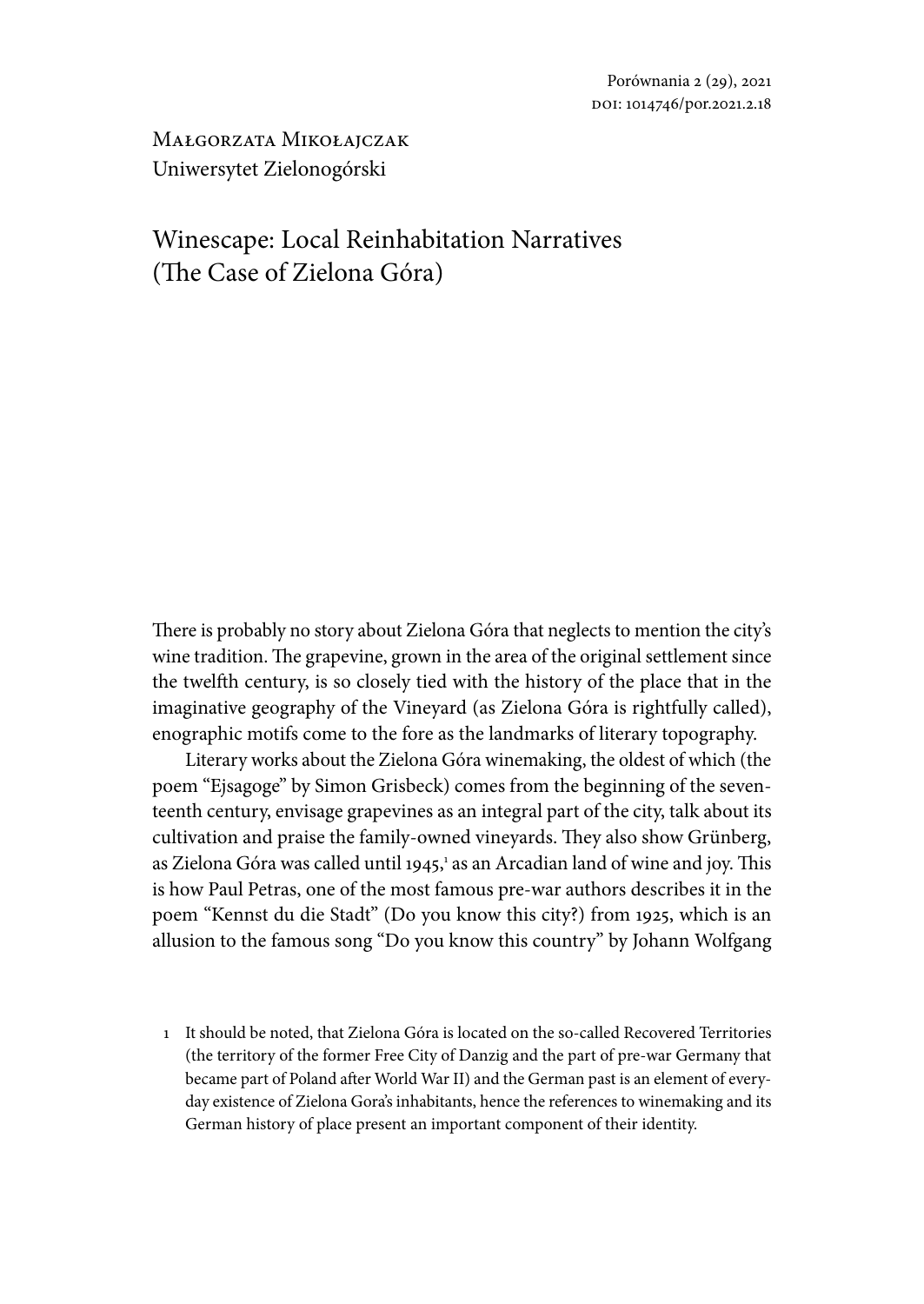Goethe. Petras paints the image of "a city in a beautiful Silesian country / Which is dressed in a gentle spring wreath of grapevines" (134).

Before the war, however, satirical works about the local wine, regarded as an exceptionally sour and tasteless beverage, enjoyed more popularity than idyllic descriptions. The grünberger, famous all over Germany, inspired satirical poems, feast songs and plays, including the one-act farce performed in 1834 on the stage of the Warmbrunn Theater (in today's Cieplice-Zdrój), Karl von Holtei's *33 minutes*. That piece, as well as the satirical poem by Johannes Trojan, written half a century later, *Die 88er Weine* (*Vintage 1888 wines*) did the most to popularize the wine produced in Zielona Góra.

Despite the fact that after 1945 the local drink was no longer produced and the local vineyards deteriorated considerably, the subject of wine penetrated into Polish post-war literature. The earliest forerunner of the motif can be found in the legends that make up the city's foundation story. One of them, entitled *Devil, wine and knight,* says that Zielona Góra wine came to being as a result of a pact between a knight and the devil (*Devil, wine and knight* 189–192).

In later years, the enographic motif appeared mainly in the context of the Grape Harvest Festival, the only wine tradition that has continued uninterruptedly after the war, although its form was different from *Weinlesefest* (Germ. "The wine harvest festival"). Every year in September locals crowd to see the colorful procession; however, this was just an external reference to winemaking activities.2 When the vineyards became "only an embellishment of the urban landscape" (Kajan 332), as Tadeusz Kajan wrote in 1960, images of a vine or a grape cluster appeared in Zielona Góra literary works (mainly in poetry) as an ornament which captures the local flavor of the town. This is the case with the poems of Janusz Koniusz ("W winnicach" [In the vineyards]) and Henryk Szylkin ("Zielonogórskie winnice" [Zielona Góra vineyards])*,* where the grapes decorate the landscape, the city's emblem. Such texts began to appear in greater numbers after 1965, inspired by the grape harvest competition announced annually by the editors of the *Nadodrze* magazine from Zielona Góra.

By comparison, prose works that have been published since the beginning of the 21st century, mainly *Niewinne miasto* [An innocent city] (2003) by Czesław Markiewicz, *Grünberg* (2012) by Krzysztof Fedorowicz, *Mniejsza epopeja* (A minor epic) (2014) Marek Jurgoński, *Wendyjska Winnica: Winne miasto*  (Vendian Vineyard: Wine City) (2019) by Zofia Mąkosa and the collection of

<sup>2</sup> The celebration of the wine festival went much further than German practices, turning the wine harvest festival into a festival of "folk homeland" and included the official propaganda of success.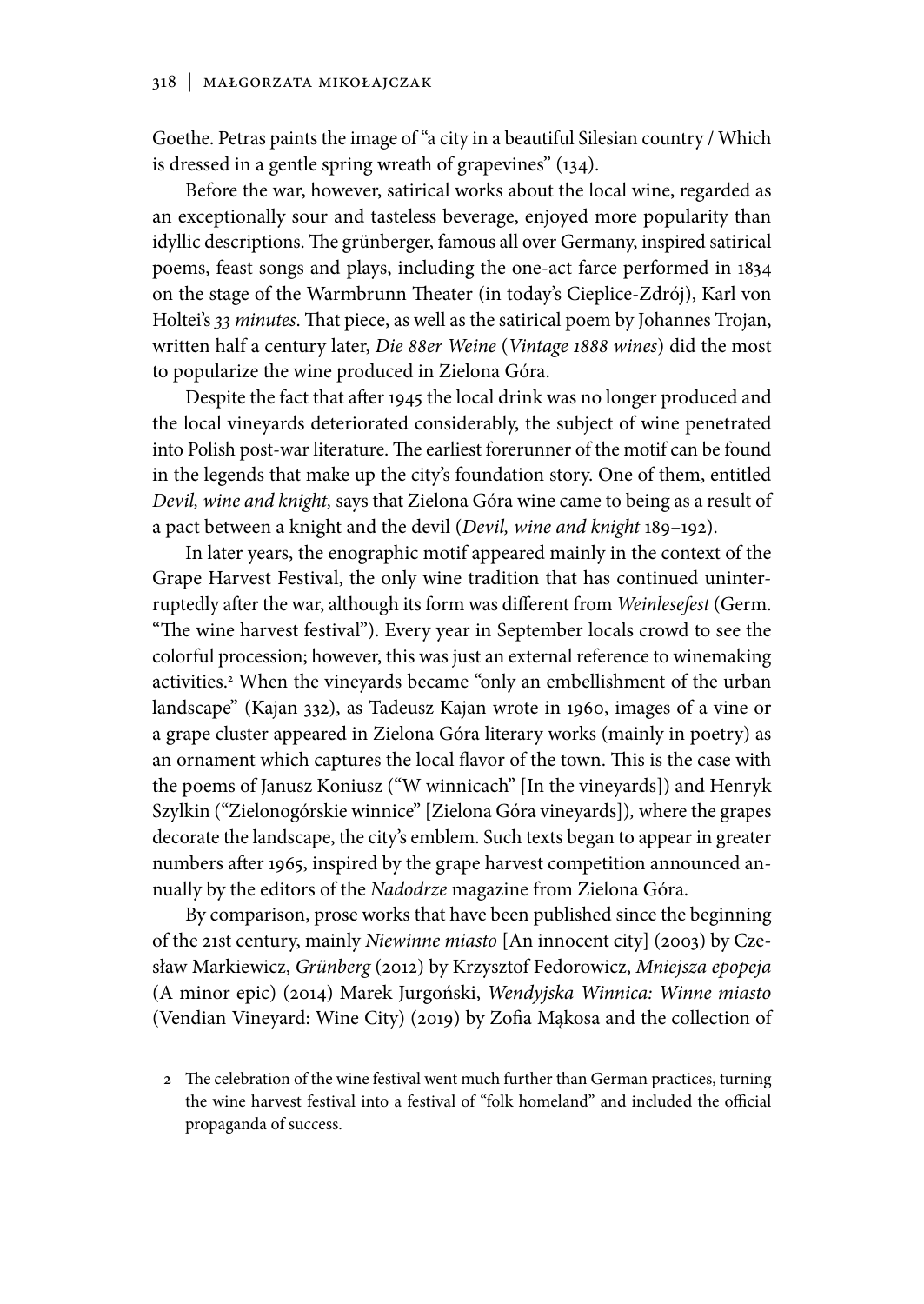essays *Enografia mistyczna* (Mystical enography) (2013) by Mirosław Kuleba,3 is a new literary and cultural phenomenon.4 The novelty lies mainly in the fact that, unlike in earlier literature, these works not only summon the motifs of wine, grapes and grapevine, but also operationalize them as an interpreter of phenomena, situations and historical and social processes, in particular those processes that occur between a person/community and a place.

In each of the above-mentioned works, Zielona Góra is both the background of the events and their participant. *Niewinne miasto* is an attempt to face the past, which was overshadowed by the so-called events in Zielona Góra on May 30, 1960 (fights with the Militia for the Parish House). The protagonist of the novel tries to discover the secret of those events and thus regain his bond with his childhood city. The same theme organizes the plot of the *Mniejsza epopeja*. In Jurgoński's poem, however, it is not so much about solving the mystery of the so-called events of Zielona Góra, but about the work of memory—the image of the city becomes an integral element of the autobiographical experience. The novels *Grünberg* and *Winne Miasto* are belated founding stories; their plot covers the Polish beginnings of Zielona Góra and tells about the traumatic events that happened right after the war. Kuleba's essays, on the other hand, describe various moments of the city's wine history and mixed place's images from centuries ago, German past and Polish history.

All these works are "collective texts" as understood by Astrid Erll, i.e. those which, by referring to symbolic resources, by creating and reinforcing myths, as well as transmitting patterns typical of local culture, function within the culture of memory of a place (Erll 234). In the case of Zielona Góra prose, it is about enographic patterns created in line with changes in the framework of memory under way since the 1990s under the influence of social, internal and external political factors; their source and reference point is *winescape.*

The aim of this article is to show how, in reference to the city's German past, the newest literary works connected to Zielona Góra project the *winescape* and as local reinhabitation narratives reactivate place and its cultural and ecological possibilities.

- 3 When quoting the above-mentioned works, I will use the following abbreviations: *WN – Winne miasto, NM – Niewinne miasto, G – Grüberg, ME – Mniejsza epopeja; EM – Enografia mistyczna.* With the page number given in parentheses.
- 4 Since 1989 local writers became more interested in the German past of Zielona Góra. They started to describe this town as the palimpsest in order to present multiple cultures and as the sign of Polish-German cultural heritage. See Gieba 2015; 2016; 2017; 2019; Mikołajczak 2014; 2016a; 2016b.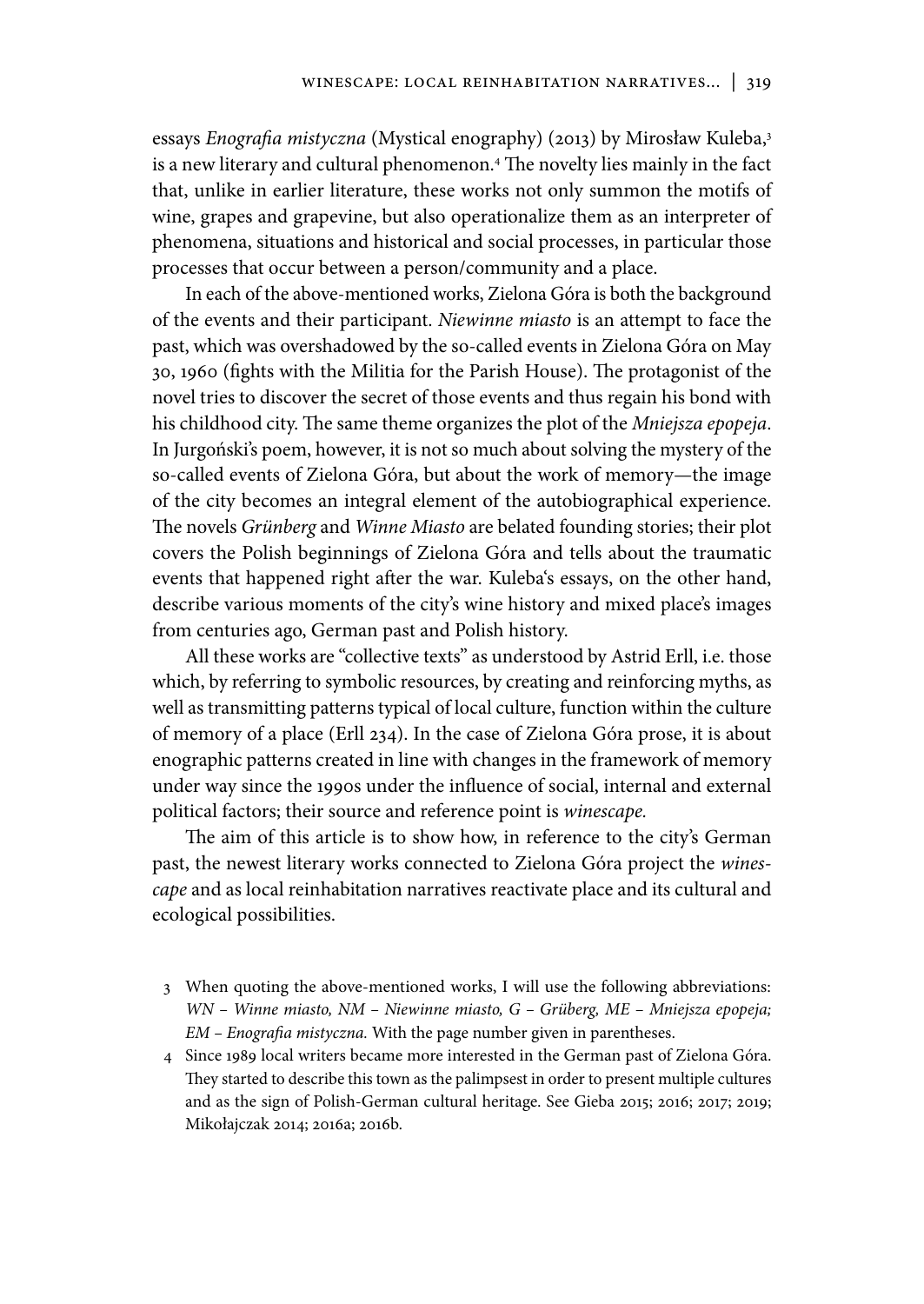#### 320 | Małgorzata Mikołajczak

**\* \* \***

The concept of *winescape* derives from marketing research on the so-called *servicescape*: the provision of services based on goods sourced from the natural environment and in its original meaning concerns the functioning of the "wine industry" in a region (Alampi Sottini, Barbierato, Bernetti, Capecchi, Fabbrizzi, Menhini 127). For this reason, *winescape* is chiefly of interest to marketing and economics, as well as to multidisciplinary and interdisciplinary tourism research. Within these disciplines, it is treated as a construct created through the interaction of a number of elements: places connected with the cultivation and exploitation of wine (vineyards, wineries and other stakeholders involved in wine production), the natural landscape and location of the land, the community living in the region and its traditions, as well as architecture and cultural artifacts. So understood, *winescape* can also exert an aesthetic effect through sensory perception (1), expression of feelings and emotions allied with *winescape* (2), the reception of symptoms (when the elements of the landscape become a symptom of other phenomena) (3) and symbolic reception (4). An additional, supra-level of reception, is determined by the perspective of cultural geography, according to which the "wine landscape"—perceived differently by different groups of people—is a derivative of the observations of the visitors and the residents of the wine region (Johnson, Bruver 77).

When adapting the notion of *winescape* to literary research, we should take into account the latter approach and recall the category of cultural landscape, emerging from geographic and cultural frameworks and gaining more and more popularity in contemporary humanities. As a hybrid concept, the "wine landscape" fits perfectly into *landscape studies,* in which cultural phenomena are examined in close association with civilization and nature. Suffice it to note that "none of the agricultural processes has been so deeply embedded in culture and symbolism as winemaking. At the same time, no branch of culture contains so many references to natural processes" (Leszkowicz-Baczyński 238).

Winemaking is also associated with another characteristic of the cultural landscape, one which combines many disparate types of human activity. Timothy Ingold, who stresses this aspect in his research on cultural landscape, writes that the landscape, co-created both by people and the environment, culture and the biosphere, is a kind a practiced space, i.e. one experienced and created by the community which for generations has been undertaking "tasks" inscribed in the landscape. As such it is a dynamic construct, subject to constant dialectics and structuring, which interactively shapes the relationship between the subject and the world (Ingold 141–157). It is also important for this discussion that this *taskscape,* as the researcher calls it, is narrative in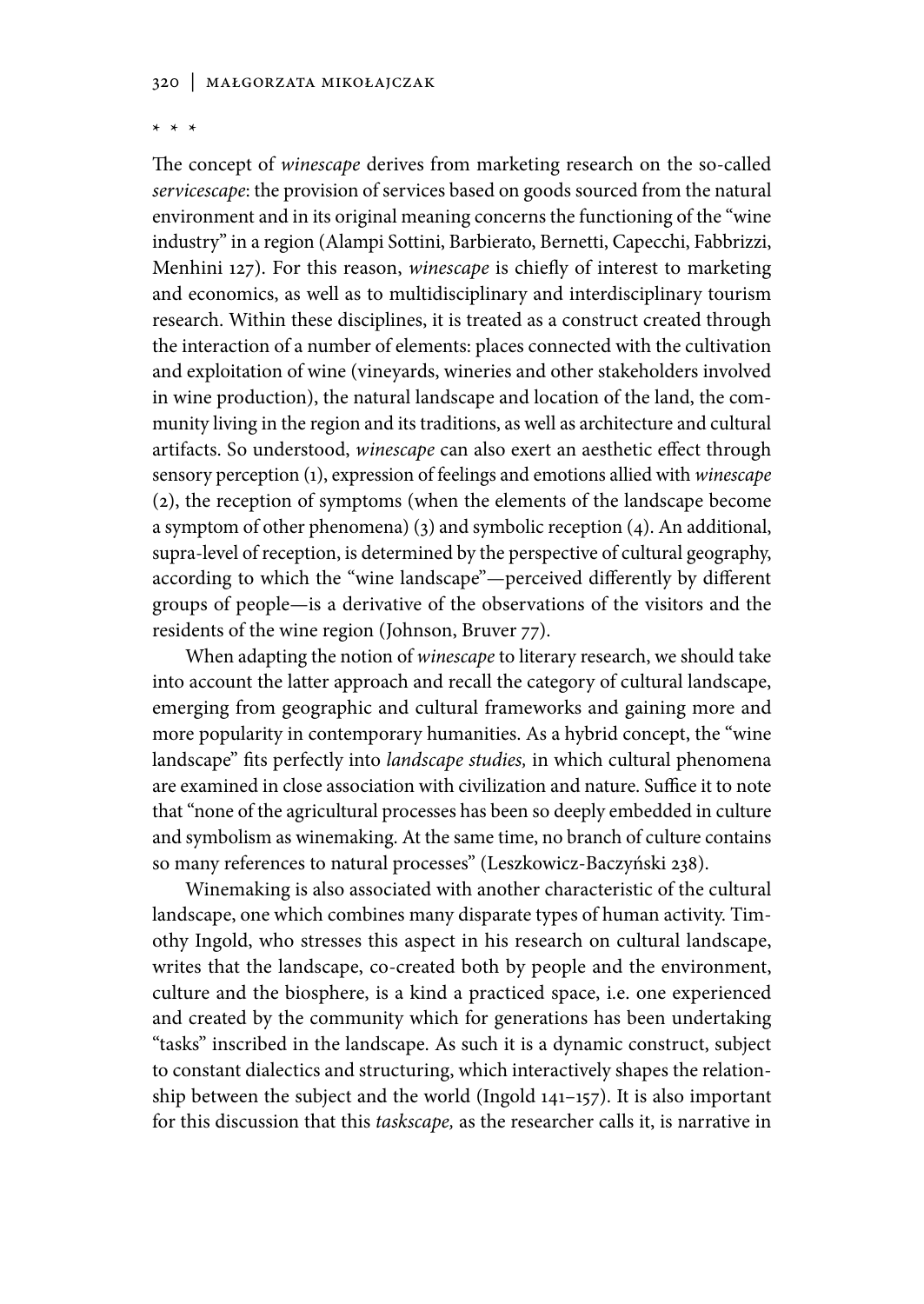nature: "[a] landscape tells—or rather is—a story. It enfolds the lives and times of predecessors who, over the generations, have moved around in it and played their part in its formation" (Ingold 142).

In the study of local literature, it is also worth considering another approach which combines naturalistic perception of the landscape as the external background of human activity with a cultural approach, envisioning landscape as a specific, symbolic and cognitive arrangement of space, while originating from the same Heideggerian idea of dwelling as Ingold's theory. What I have in mind is Christopher Tilley's phenomenological concept which, unlike other cultural ways of understanding the landscape, emphasizes relationships with the local community. Tilley is concerned with the social relations encoded in the landscape and the ways in which the properties of the landscape can be used to create meaning for the local community. In his book, *A Phenomenology of Landscape,* we read that

> The spirit of a place may be held to reside in a landscape. Familiarity with the land, being able to read and decode its signs allows individuals to know 'how to go on' at a practical level of consciousness or one that may be discursively formulated. People routinely draw on their stocks of knowledge of the landscape and the locales in which they act to give meaning, assurance and significance to their lives. (Tilley 26)

In light of the concepts cited, the *winescape* encountered in literary texts stands out as a particular kind of cultural landscape: one which—by combining natural topography and biosphere with civilization and culture *milieu* of a wine region and with existential experience embedded in the local space—encodes patterns of action using literary meanings themed around wine, grapes and grapevine. The enographic narratives which create the local "environment of memory" that embody the past, present and future emerge with the participation of these meanings. If the landscape "is a cultural code for living, an anonymous 'text' to be read and interpreted, a writing pad for inscription" (Tilley 421), the enographic narratives have the status of "metahistory": they "narrate" the landscape.

**\* \* \***

The concept of landscape, unlike the concept of place, which stresses difference and singularity, is, as the author of *A Phenomenology of Landscape* writes, holistic, oriented toward inclusion rather than exclusion and toward relationships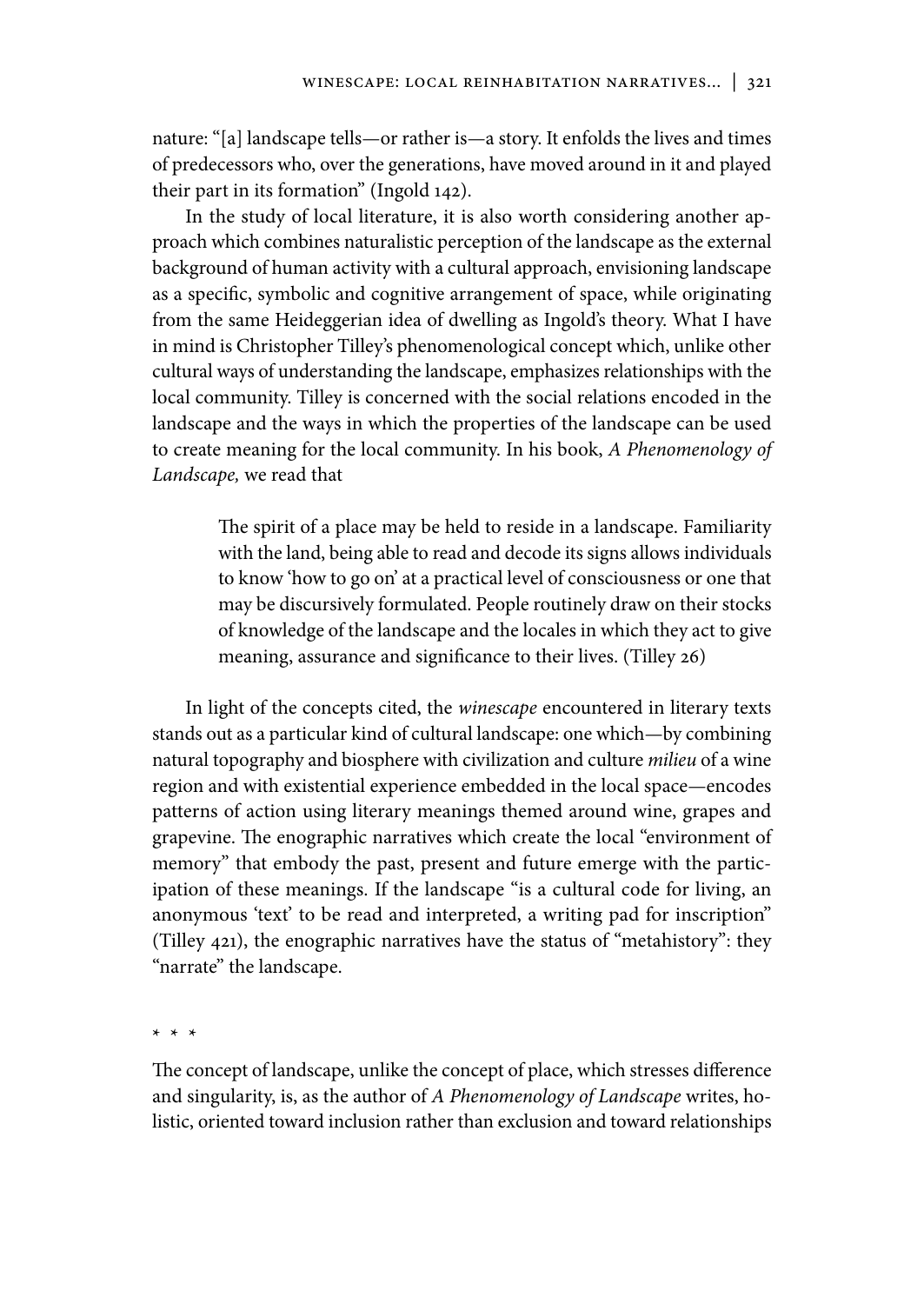(Tilley 422). In the newest prose from Zielona Góra, the inclusive and relational dimension of the *winescape* manifests itself in the interference of the world of plants and humans, and in the interpenetration of temporal modes. The overlapping images of the past, present, and future of the city, along with the bio- and sociosphere which fills it, create a dynamic structure, for which the organicist vision of culture/nature is a reference. Let us start with the image outlined in the novel *Winne miasto* by Mąkosa:

> Vine bushes can be found at every turn, outside the city and inside it. Even on buildings, above windows and doors, snake-like shoots wind fancifully, climb upwards, crawl as thick wreaths or form garlands. Ripe, heavy grapes peak out from behind the leaves, which I'm sure anyone would be tempted to eat if not for the fact that they were made of hard plaster. Grapevines and the city are an inseparable organism. It is difficult to imagine that one could exist without the other. (WM 109)

The phantasy shown here, based on the symbiotic coexistence of the world of plants and people, is premised on the image of the city recorded in old chronicles. Markiewicz, who refers to these accounts in his novel *Niewinne miasto* (The Innocent City), says that "many years ago Zielona Góra was the northernmost town in Europe, where grapevine was grown on an industrial scale" (NM 17). Fedorowicz supplements this view in the following way: "According to an old truth, the best wine is born at the northern limit of varietal occurrence" (G 54), he writes in the novel *Grünberg,* calling the eponymous city a "warm island," influenced by mild Atlantic air in winter and continental—and sometimes subtropical air—in summer" (G 54). Jurgoński introduces slightly different meanings, contained in the metaphor of the city-island, when he writes about "a green island nestled in greenery" (ME 55). This periphrasis, which metonymically appeals to the forests surrounding the city, has additional connotations: the toponym Zieleń—the name of Zielona Góra in Jurgoński's poem—alludes to the term *Thalloris* (Gr. "becoming green"), first used by Joachim Grisbeck. The German poet coined this name from the color of the vine that covers the city hills.

According to historical records, grapevine began to be grown in the area of today's Zielona Góra at the beginning of the thirteenth century, while archaeological research indicates that the birth of local winemaking can be dated back to the tenth century. In literary terms, however, these findings are of little significance. The basis of the idealized image in the cited works is the belief in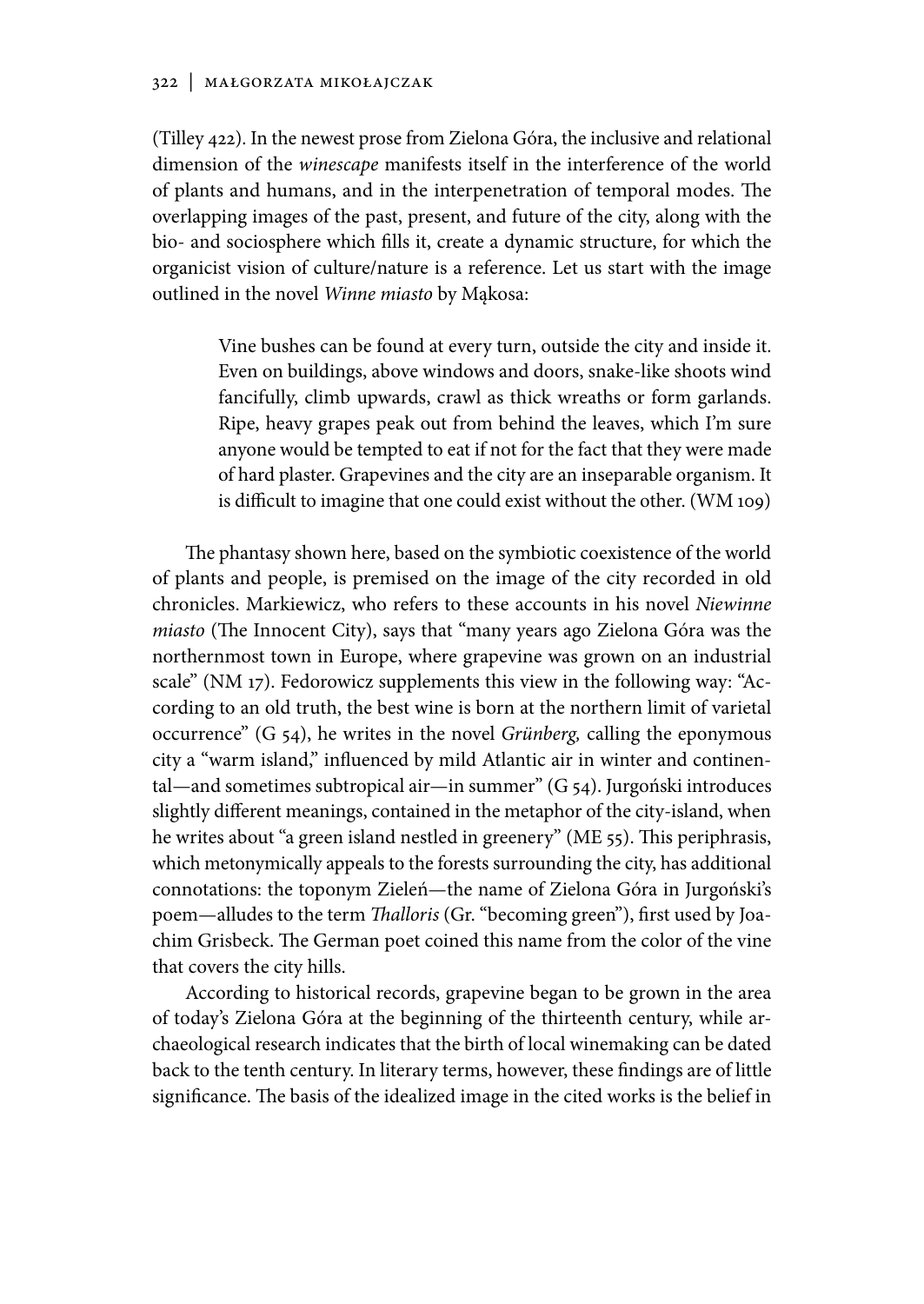the eternal coexistence of the city and the vine. That is why the stories about the origin of City of Wine usually link its genesis with the founding of the first vineyard. The author of *Enographia mistyczna* (Mystical Enographia) goes even further and connects the founding act of the town with the divine work of *creatio mundi*. In the biblical plan that Kuleba invokes*,* the grapevine is the most important plant that appeared on earth on the third day of Creation, and the work on the vineyard is the beginning and foundation of all other human activity. The combination of both orders—the human and the divine—justifies the sense of the existence of a place and guarantees its duration:

> Centuries passed. The city persisted over time, grew, the cobblestones extended further and further. People cut down pine forests to make room for new construction sites and vineyards. The vineyards produce wine, which the town nurtured in the deep cellars of the houses. The history of the place was written by the years of harvests and disasters, late frosts and early frosts, hot autumns dripping with sweet must and rainy Junes, heralding poor crops. Time was measured by the hourly tolling of bells on that September or October morning when all the townspeople were summoned to the wine-making festival. (EM 733)

The duration in time referred to in the quoted passage is also based on other premises. By stating that the history of a place is written by atmospheric phenomena, disasters, and harvests, Kuleba not only suspends the passage of time, but also frees the place from the order of history and subjects it to the laws of nature.

*Winescape*, which is a type of agricultural landscape, rusticizes the urban space and gives it the characteristics of a rural landscape; within it the processes of urbanization are subordinated to the vegetative cycle of nature. This is what happens in the novel *Grünberg*, where the image of a place is different than in Kuleba's work: in reference to the way a vine grows, spreading spontaneously like a creeper, and conquering the surrounding area. Fedorowicz's city is a monstrous plant that grows through the expanding vine-like branches and lives its own life as an independent ecosystem, not subject to human control:

> Vineyards creep into fields and woods south of downtown, west, southwest, north, and northeast, and east. They go in, out into the world through slopes and mountains, they spread across valleys and plateaus. They grow, they rush uncontrollably, as if the head gardener had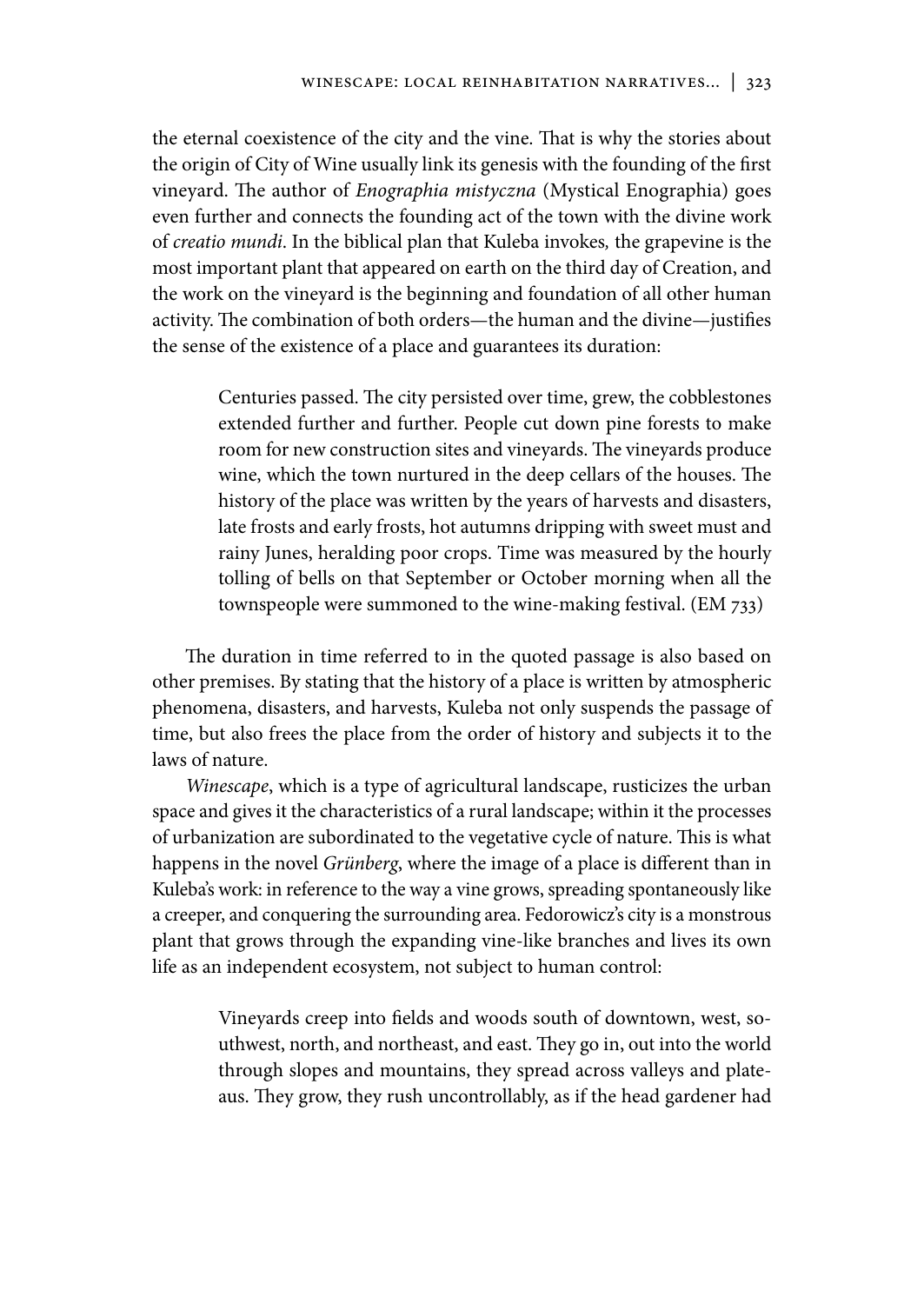forgotten to prune and break off the young shoots, as if he had consciously experimented, allowed the elements to provide the city with eternal life, which dwells in permanent autumn. (G 49)

The grapevines penetrate the fabric of the city, shape its topography and organize its spatial structure. Fedorowicz compares this structure to an oak tree: the central part of Grünberg, described in the novel, which is "free of vines" (G 49) is like a tree trunk, while the roads branching out of the center, where the vineyards are located, are like branches and boughs, covered with green plants. This metaphor illustrates the rapid, healthy growth of the pre-war *vitis vinifera*, which is indestructible because it is set on a city foundation as durable and strong as an oak tree.

Jurgoński bases the image of post-war Zielona Góra on a similar parallel between the tree and the city. The author of *Mniejsza Epopeja* (The Minor Epic) describes urban architecture by comparing "the ribbons of streets" with tight circles of tree rings surrounding the core of a tree. This is a second-degree comparison, following the earlier Homeric simile, in which the object of comparison is Vine Hill, treated as the focal point of the city, and the compared is "a huge barrel, half dug into the ground, / in which fresh wine's sparkling foam / boils and bubbles with youth" (ME 55). In this variant, the city is no longer a rhizomatically growing plant, but—in accordance with the convention of the poem, which mainly uses the panoramic perspective (view from above)—an organized biocultural structure, reflecting "the general condition of the spirit people, houses, and streets in a common organism" (ME 74).

All of these conceptualizations, although expressed in different poetic styles, conceive of winescape as a space of coexistence between nature and culture, within which the city and the vine are inseparably intertwined. "It is hard to imagine that one could exist without the other" (WM 109), says Mąkosa's protagonist. Yet what is unimaginable to Matylda, a German woman of Slavic origin, turns out to be an immanent feature of the place, a principle that organizes the imaginative geography of postwar Zielona Góra. The juxtaposition of the idealized vision of culture-nature with reality is bound up with the narrative intention of this prose: the purpose of highlighting the contrast is to strengthen the image of destruction after the war.

If we consider these works together and order the city space shown in them (its transformations) according to chronology, we can trace the successive stages of the destructive process. The opening moment is marked by the year 1945, when—as Fedorowicz shows—vineyards are trampled by Soviet tanks,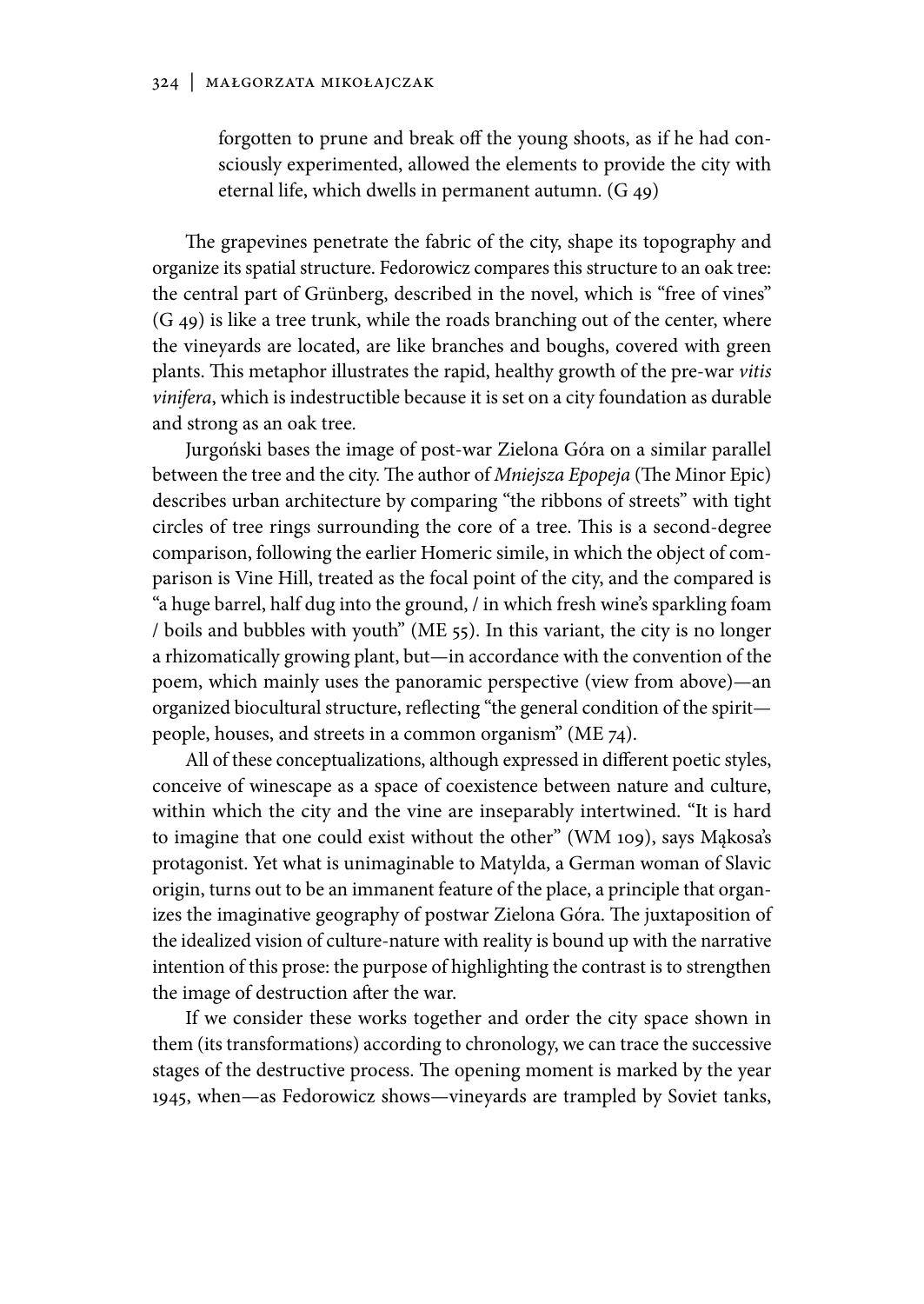and then destroyed by the tractors of Polish settlers who pluck out the vines to plant potatoes in their place. Fifteen years after this event, in 1960, the year referred to in Jurgoński's and Markiewicz's retrospectives, there are almost no crops in Zielona Góra. Single bushes can be found in only two places: at the Winiarka monument in the market square ("A few solitary bushes were symbolically planted at the feet of the patroness of the grape harvest" NM 134) and on Winne Wzgórze near the Palm House. ("Those from under the Palm House," says the narrator, "were methodically dug up even during martial law.") The sculpture of Winiarka and the "Winne Wzgórze" (Wine Hill) toponym evoked by Markiewicz are surrogates of the pre-war tradition. The most telling symptom of the degradation of winemaking, however, is the Grape Harvest, during which not wine but beer is poured into glasses. This substitution is shown by Mąkosa in the description of the postwar festivities and by Markiewicz, who sets the plot of his novel during the Vine Harvest celebration taking place almost half a century later. The propaganda character (Mąkosa) and the country fair atmosphere (Markiewicz) of the grape harvest festivities expose the arbitrariness of the holiday, which remains a "wine harvest celebration" in name only.

The obliteration of winescape, which is narrated using the rhetoric of decline, can be seen in a twofold way: in terms of ecological catastrophe and social destruction. Natural and social processes overlap, and the use of the metaphor of uprooting expresses this interference. This applies both to the inhabitants (displaced Germans and displaced Poles) and to the landscape, shown as "a mutilated, uprooted landscape" (G 135). The motif of "concreting over" also fits into the narrative that speaks of destruction: "On the hills, instead of vineyards, there are multi-storey houses made of concrete, in the forests—garbage dumps, a new cemetery with an area the size of the old town" (G 135–136); this is how Fedorowicz characterizes contemporary Zielona Góra. In Markiewicz's work, Lisia Street is the synecdoche of the city, where high-rise buildings were erected on what used to be a meadow.

Against this backdrop, the exchange of meanings ascribed to the sour wine grapes, emblematic of the place, is significant. In pre-war couplets, this motif was a component of humorous narration (the wine called Grünberger was ridiculed especially often, which Mąkosa alludes to in the comparison: "When a woman has worries, she is as sour as grünberger" (WM 241). In contemporary prose, the acidity and astringency of the Zielona Góra fruit becomes a metonymy of the depreciation of the place. Jurgoński calls the city "a green island nestled in greenness, / that bore little sour grapes" (ME 55). Markiewicz goes even further and questions the earlier winemaking tradition by stating that "The grapes from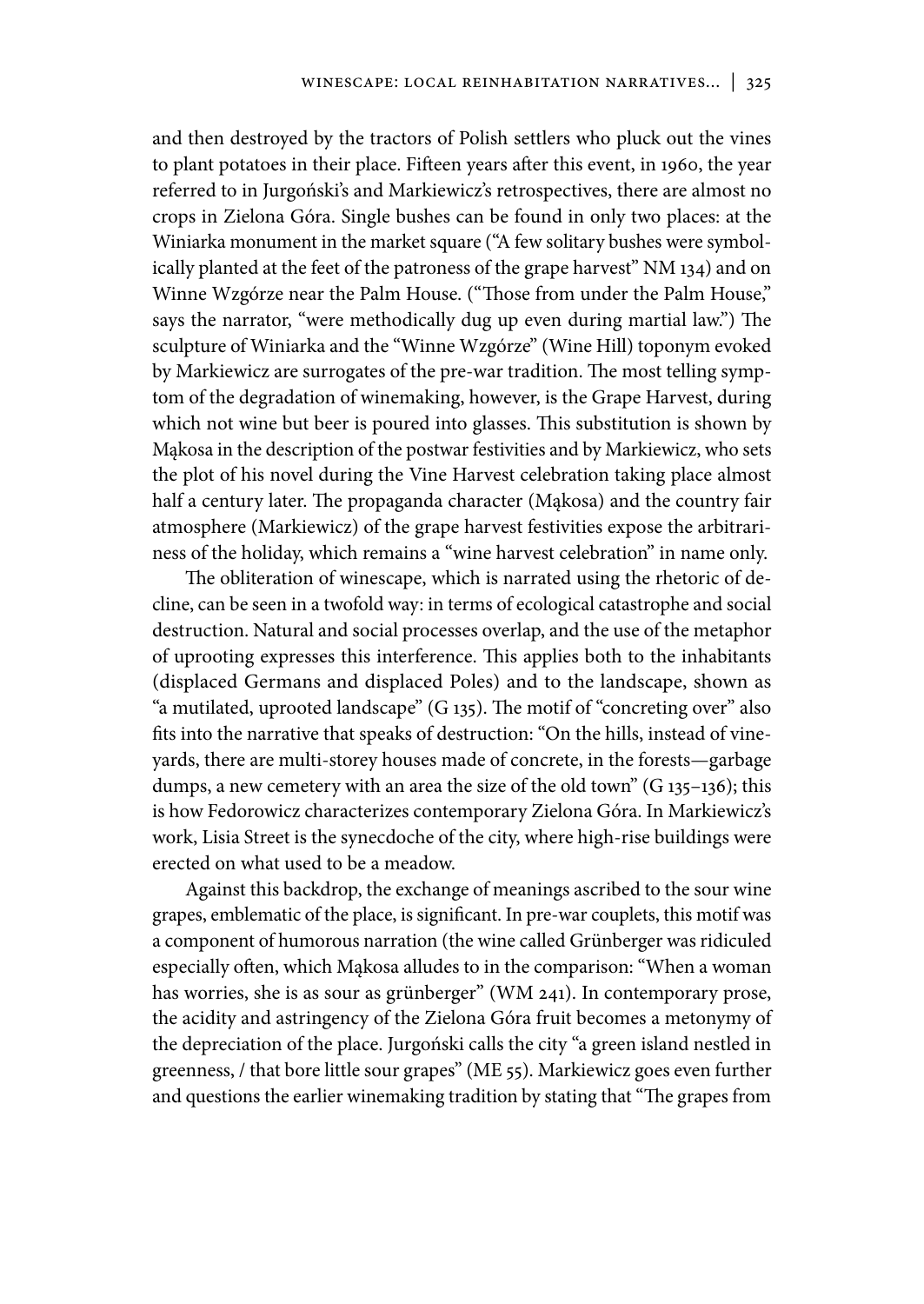Zielona Góra have always been sour and good for nothing. Even the cuttings brought from the south of France, when ripening on the local hills, did not acquire the noble, western-southern sweetness" (NM 135).

#### **\* \* \***

One of the essential features of the cultural landscape is the mediating causal relation that is activated within it, which is expressed in the participatory, interactive relationship between the subject-being-in-the-world and the world. This causality often remains invisible; "It itself and its constitutive meaning are revealed only when," writes Ryszard Nycz, "the cultural landscape disappears, transforms, falls into ruin, and is reconstructed only from material traces and vestiges" (Nycz 95). This is precisely the situation we are dealing with in the novels in question. Although each of them projects the relation between the bio- and socio-spheres in a slightly different way, each shows the process of destruction, which ensues from breaking the continuity of wine-making traditions and disregarding the legacy of previous generations.

In response to this process, enographic narratives act as pathways, which, according to Tilley, order the experience of the places that they connect, thus linking accumulated memories to place, and providing "spatial knowledge." In this way, they become "obvious templates for future movements and the maintenance of relationships" (Tilley 31) and are conducive to reinhabitation.

Reinhabitation, a concept introduced by Peter Berg and Raymond Dasmann (Berg, Dasmann 217) as one of the key slogans of the bioregionalism, a philosophy that they pioneered, has an ecological slant and means, broadly speaking, learning to live in a place that was devastated ("disrupted and injured") by exploitation in the past. In the case of the Zielona Góra winescape, the definition should be expanded, as it refers to a situation in which a place is destroyed by non-exploitation or by improper exploitation, such as the one depicted by Fedorowicz:

> The new inhabitants have a barbaric attitude towards wine. They pick the grapes when they become discolored or soft, put them in jugs, add water and pour sugar on top. After fermentation they drink the wine quickly. They do not care for the vines; they believe that the fuller vine and the more grapes, the better. (G 24)

Literary works can serve a reinhabitative function in many ways: they can participate in commemorating "concreted" landscapes or devastated species;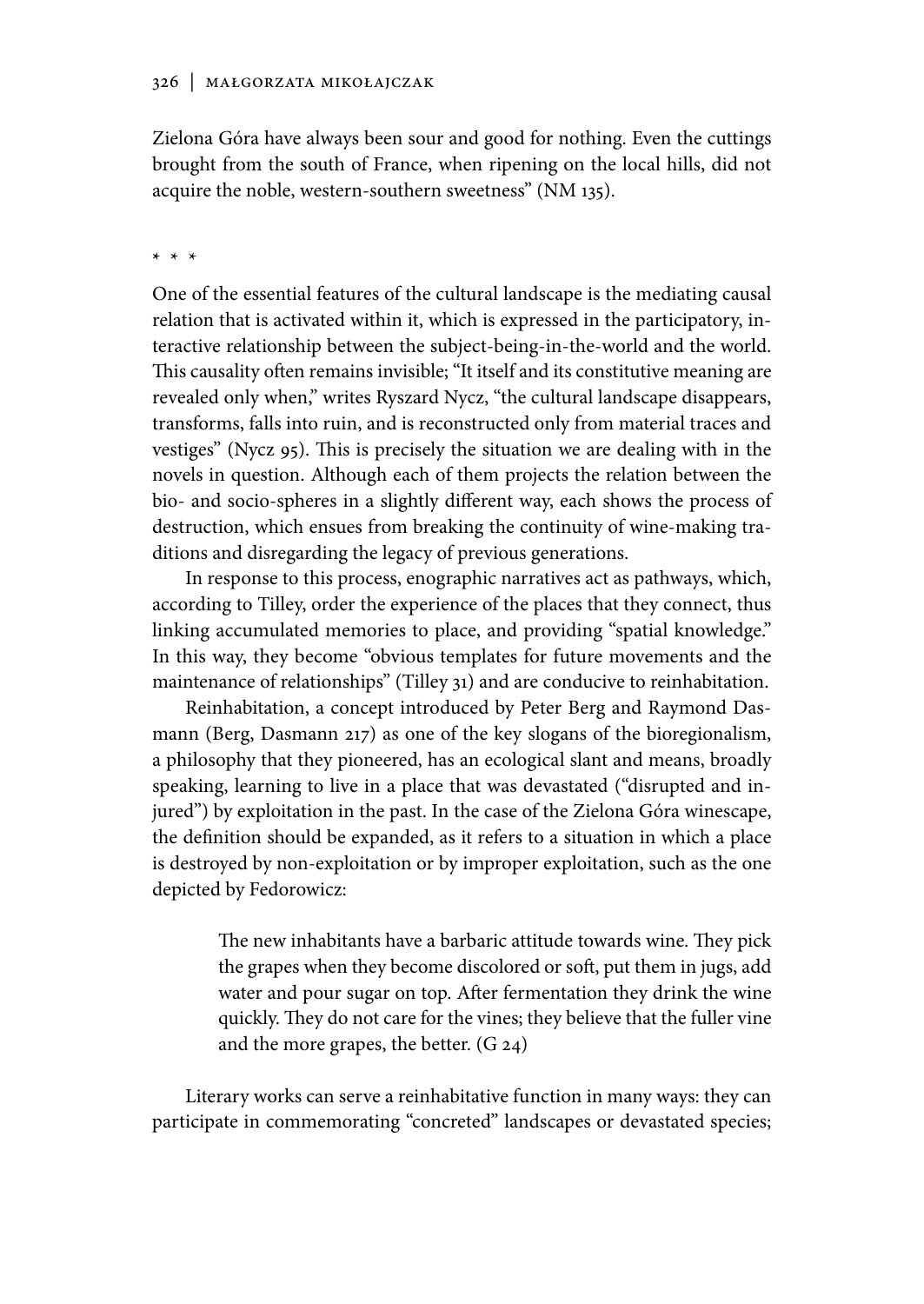introduce current residents to long-forgotten stories about a place or provide new stories about it; and design the future by demonstrating a compatible coexistence of people and the environment (Welling 118). Sorenella Iovino refers to this type of literature as reinhabitation narratives and defines these narratives as a type of cultural-educational practice that involves restoring the "ecological imagination" to places through working with local stories (Iovino 106). The works discussed here also fall within this formula. The restoration of the "ecological imagination" depends on three revitalization strategies: appealing to the "wine landscape" as a space determined by the laws of nature (1), activating the bio-memory inscribed in the oenographic biotopos (2), and reactivating the winescape with the help of the senses (3).

(1) The first strategy hinges on the assumption that reinhabitation is inherent in the rural-agrarian character of winescape and, therefore, can happen spontaneously, based on the natural laws of nature and independent of human actions. The "wine landscape" is like a living plant, subject to a cyclical process of rebirth, and thanks to the forces of nature, analogous to the vital forces that bring the protagonist of *Winne Miasto* (The Wine City) "back to life"—it is susceptible to self-regeneration. The message of Fedorowicz's novel rests on this idea:

> When aliens destroy this world, one way or another, sooner or later, they will have to rediscover it, dig it out from the ruins and ashes, restore it. In a hundred years, the vineyards will be reborn and produce the kind of fruit that they produce now and that they produced a thousand years before. The böchmischer, traminer, and white burgundy will return to their place, and again guardian spirits, angels, and people will guard these places with their lives. (G 20–21)

In Grünberg's novel, the self-renewing mechanism of nature also finds explanation in the Nietzschean idea of eternal returns. The wheel of life is set on the "axis of Grünberg" (G 55), that is wine. Despite the transformations of the environment, whatever constitutes the essence of winescape remains unchanged, and Zielona Góra is periphrastically called "the city of permanent autumn" (G 135–136). In the world depicted in the novel, the recurrence is emphasized through the spatio-temporal order and the construction of the protagonists: in the first part of the novel they are German residents of Grünberg, Milena and Ernst, whereas in the last part they are Polish residents of Zielona Góra, Milena and Ernest. The vineyard which they own transmits the past: "I feel as if we had set up this vineyard years ago, and now we're doing it all over again," says Ernest, and adds that it is not a vague and disturbing sense of déjà vu, connected with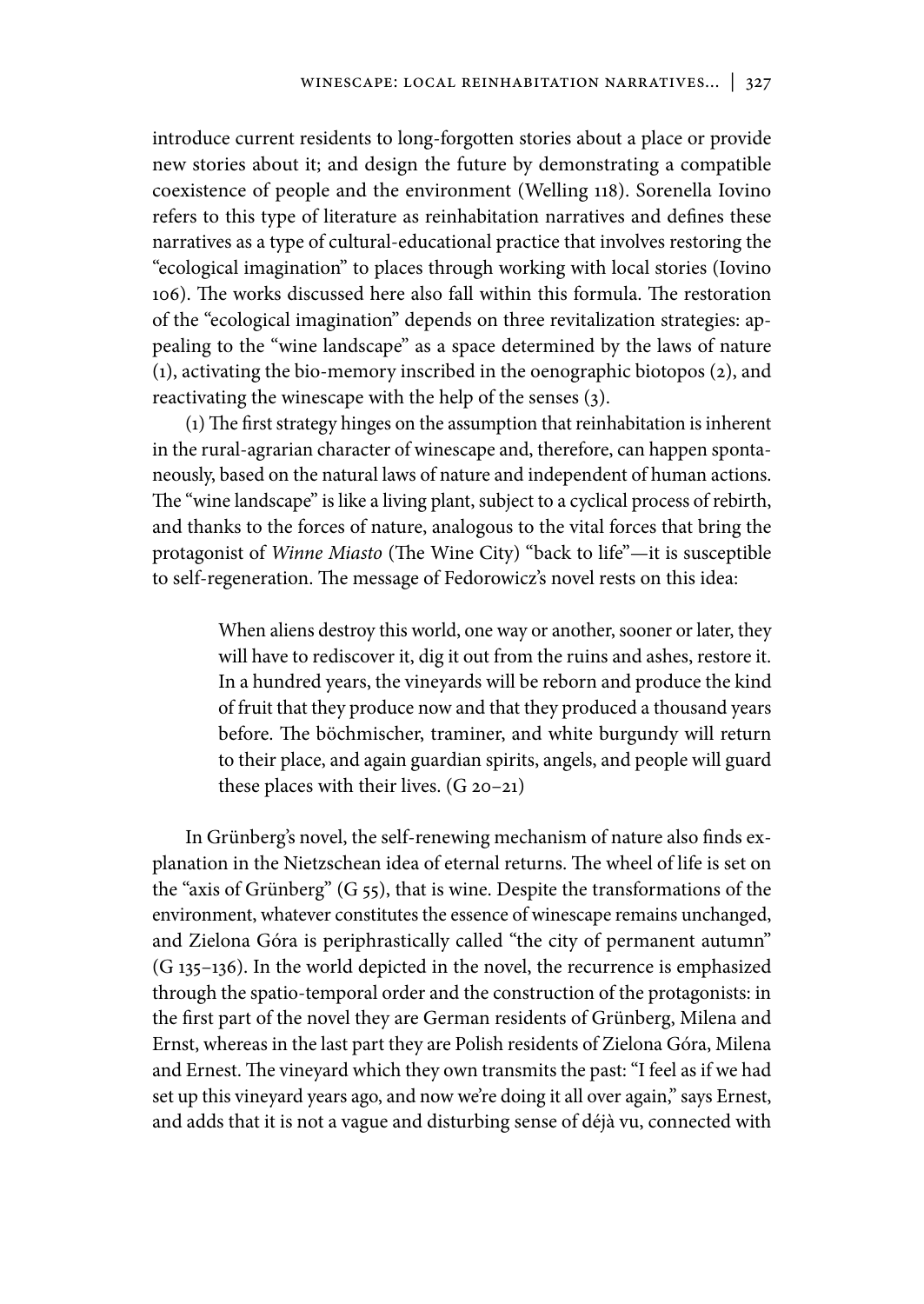#### 328 | Małgorzata Mikołajczak

the circle of eternal returns, but "certainty and memory," actualized through a cycle of repetitions. The image of the city rooted in such a temporal-spatial structure becomes part of a retroactive and, at the same time, prospective utopia: the place appears to our eyes an enduring, indestructible winescape.

(2) The return of "böhmischer" and "traminer" mentioned by Fedorowicz is facilitated by means of vegetative propagation of the vine. This type of cultivation makes it possible to maintain the same grape varieties with the same genome, over and over again for thousands of years. Therefore, the hero, when finding a graft of the traminer, asks: "Do you think we'll be able to propagate it, that we'll know what the wine from Grünberg tasted like?" (G 133). The author of *Enografia Mistyczna* (Mystical Enography) is guided by a similar principle of recreating a crop on the basis of the genetic code of a found plant. In the essay "Spätburgunder," Kuleba writes that "single vines of Spätburgunder, today known worldwide as pinot noir, have survived from former non-German plantings" (EM 751), and in the "Blauer Schönedel" essay, he reports the discovery of an ancient "incomprehensibly vigorous" specimen of Blauer Schönedel in a Zielona Góra mountain village. The author calls it "the last relic holding onto a crumbling brick wall" (EM 727).

The surviving species are carriers of bio-memory. Elżbieta Rybicka, who introduced the concept of bio-memory to Polish literary studies, writes that the vegetation of some areas creates "not only natural heritage, but also cultural memory" (Rybicka 485). However, the memory of wine has its own special characteristics and can be understood in different ways. In the most popular meaning, it means "the memory of a vineyard in bloom, written down in some mysterious way, imprinted in the genetic code of a plant and its fruit, and then still lasting in the living organism of wine. Living as long as the wine lives" (EM, Koscheberger 745).

In *Enografia Mistyczna* (Mystical Enography), the memorative relationship between wine and place is also actualized through the topos of the underground city. The Zielona Góra from the past has disappeared, gone underground, into the darkness "still imbued with the distant scent of wine" (ET 725), and the contemporary city that has risen on the surface draws from it like a plant feeding on the sap of the earth. Each of Kuleba's essays tells the story of a different species of local wine that is closely associated with a particular region of Zielona Gora. In this way, phytonyms become toponyms: landmarks of urban topography reconstructed on the plan of a underground city and then mapped on the surface. The names of winescapes contain the cumulative history of the place and indicate paths connecting the past with the present.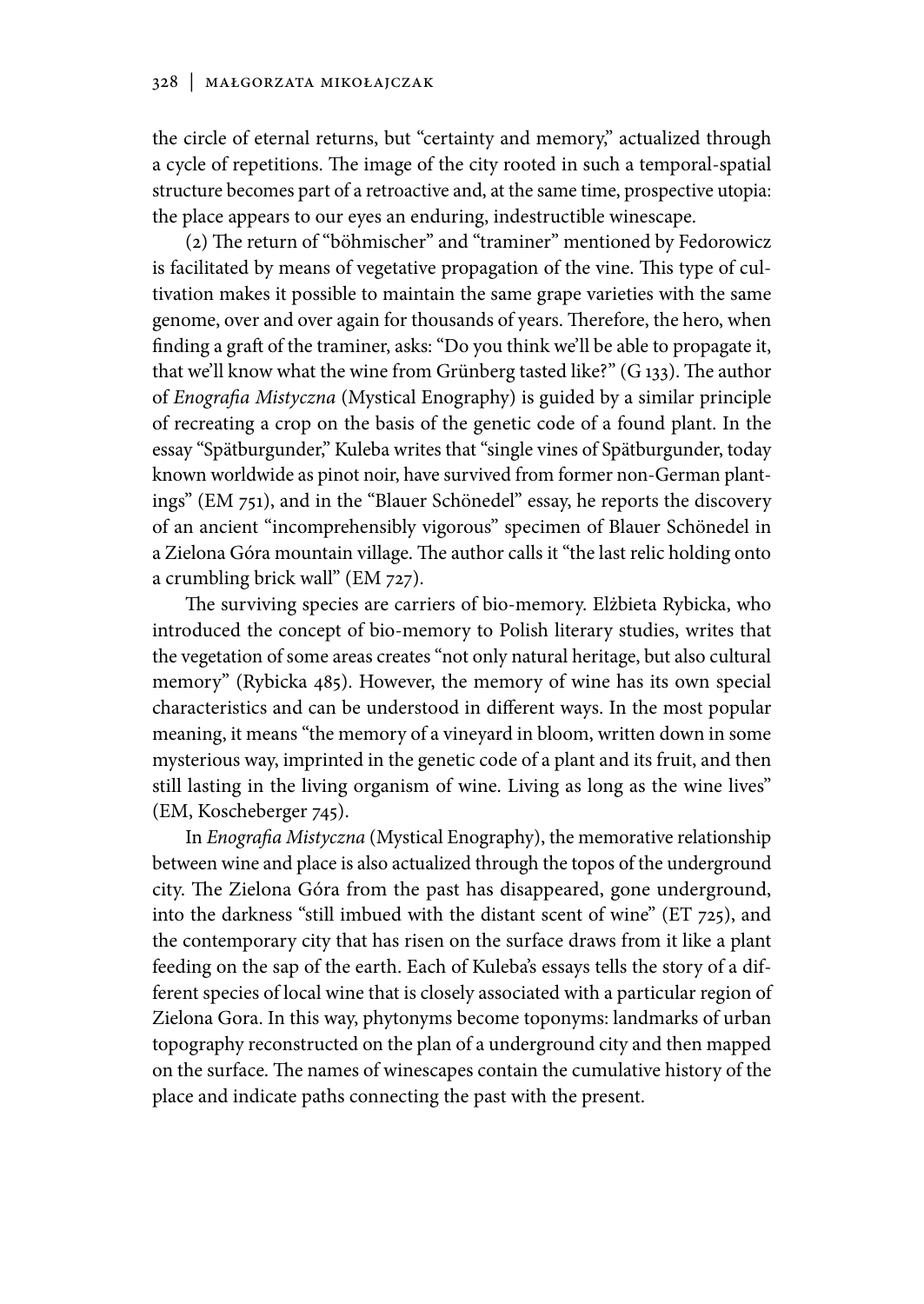(3) Characteristically, winescape is experienced not only visually, but also in an olfactory (as smellscape) and gustatory way (as tastescape). Taste and smell, the main components of wine, differentiate and individualize the "wine landscape," often associated with the grapevine strain dominating in a given area. In the case of Zielona Góra, such a strain is the traminer, which produces "the noblest of Zielona Góra's white wine varieties" (EM 743), according to Kulba. Fedorowicz speaks of this strain in sacral overtones: "It is not just any wine, but the *sanctum vinum*, the salt of the earth, the axis of Grünberg" (G 55). In both authors, we also find an olfactory description of the traminer, a grape which has "either greenish-white, pink or dark pink fruit, but always a mossy aroma" (EM 743) and "aromas of wild rose, citrus and a touch of ginger" (G 134). And it is the traminer that constitutes the *terroir* of Zielona Góra and the surrounding area.

*Terroir*, usually referring to the specific crops representative of a region and the product allied with them, transmits the customs and values that define a community (Bassett 104). In doing so, it actualizes the past. "Today there are no more vineyards in town. But to an explorer, steeped in the mysteries of the physiology of taste, it is not difficult to imagine an era of splendor, condensed into the inspired atmosphere of a lavishly set table" (EM 733), writes Kuleba. "The ever-ripe fruit of the traminer, the böhmischer, and crimson grape"  $(G_{39})$ also reactivates the memory of place. Fedorowicz evokes *terroir* when he asks about the taste of wine, in which different features of the winescape intermingle: "in the glass, will we find a chestnut avenue and a rapid stream at the foot of the hill, pine forests behind the vineyard" (G 134).

As components of winescape, taste and smell stimulate regeneration. By penetrating beyond the material palpability into the realm of the intangible and extending beyond visual perception, they allow us to recover the hidden qualities of a place: to enter "the darkness, still infused with the distant scent of wine that has been seeping into the brick walls for hundreds of years" (EM 725). Winescape viewed in terms of smellscape displaces the image of Zielona Góra as a city of tart and sour grapes, as shown by Jurgoński and Markiewicz. This is what happens at the end of their texts. The first author, in the conclusion of the poem, conjures the image of a chalice, which is a metonymy for wine: "In the golden chalice of autumn Green overflows" (EM 85). Markiewicz, in turn, in the last chapter of his novel, writes about the "greenish-moist smell of a meadow" and shows that the "bleak spatial landscape with geometric irregularities" conceals (this is yet another version of the underground city) the possibility of another space: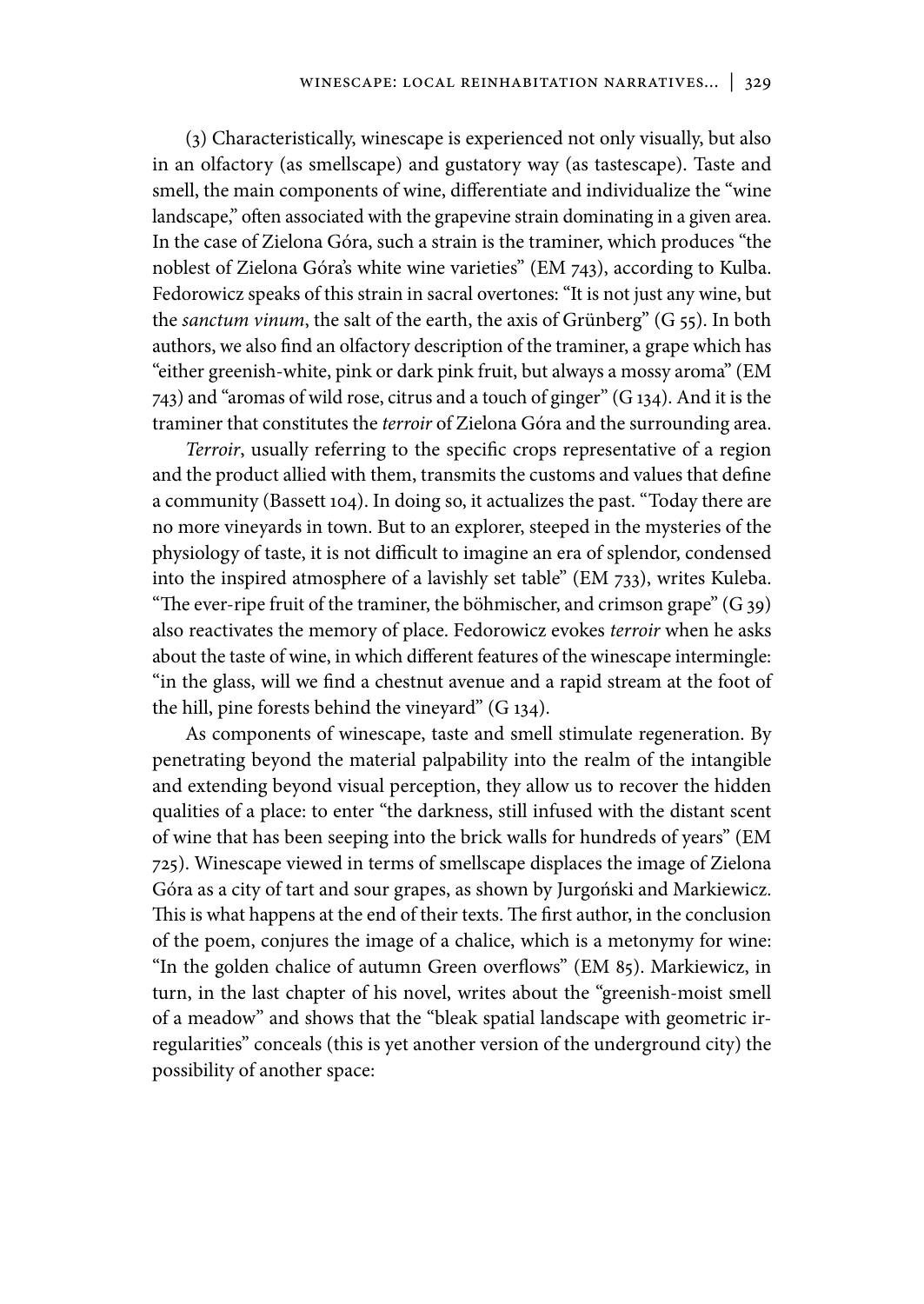Maybe somewhere between these schematic contours, maybe even in the middle, there was a meadow. Concreted over, asphalted over, overexposed with neon lights—but alive, taking revenge on the foundations of a new world. (NM 156)

**\* \* \***

One of the causes of the contemporary crisis of imagination at the root of the environmental crisis, says Rybicka, is the imbalance between the macroperspective of global processes and the microperspective of local ones (Rybicka 488). In the broad horizon of ecological threats, the researcher notes, natural environments located in specific places disappear from sight. Thus, "we have not only a strongly awakened ecological awareness, but also equally strongly deepened ecological unawareness encompassing the ability to recognize local plant and bird species, the knowledge of the existence of underground rivers flowing through our cities, or the history of reforestation of what previously were mountainous meadows" (Rybicka 488).

Contemporary Zielona Góra prose, which reminds us of the existence of familiar varieties of local vines and teaches us about the nature and history of the local environment, undoubtedly stimulates ecological awareness. However, given the aforementioned "crisis of imagination," its performative qualities related to restoring "ecological imagination" to places are more important than educational and cognitive functions.

The literary works which I have discussed in this article can be classified in many ways: as belated founding stories, "collective texts," post-settlement narratives, or eno-graphic narratives. From an environmental-local perspective, they are primarily a tool of reinhabitation. As reinhabitation narratives, they revive the cultural and ecological possibilities of place and create them, as it were, anew, restoring the relationship between the world of humans and of "non-human" beings, recovering the lost bond between the bio- and sociosphere. From another point of view, they instaurate the place by reactivating winescape in its memorative (wine-memoryscpe) and causal (wine-taskscape) dimensions.5

One of the properties of reinhabitation narratives is that, as narratives-in-action, they have no ending; they are characterized by "open-endedness," in the

5 Literary reinhabitation narratives are part of a wider process of recovery of Zielona Góra's "winescape" after 1989. This process is stimulated by many different factors and would not be so effective without postwar cultivation of local wine traditions by the annual Grape Harvest Festival and the winemaking exhibition in the Lubuskie Museum.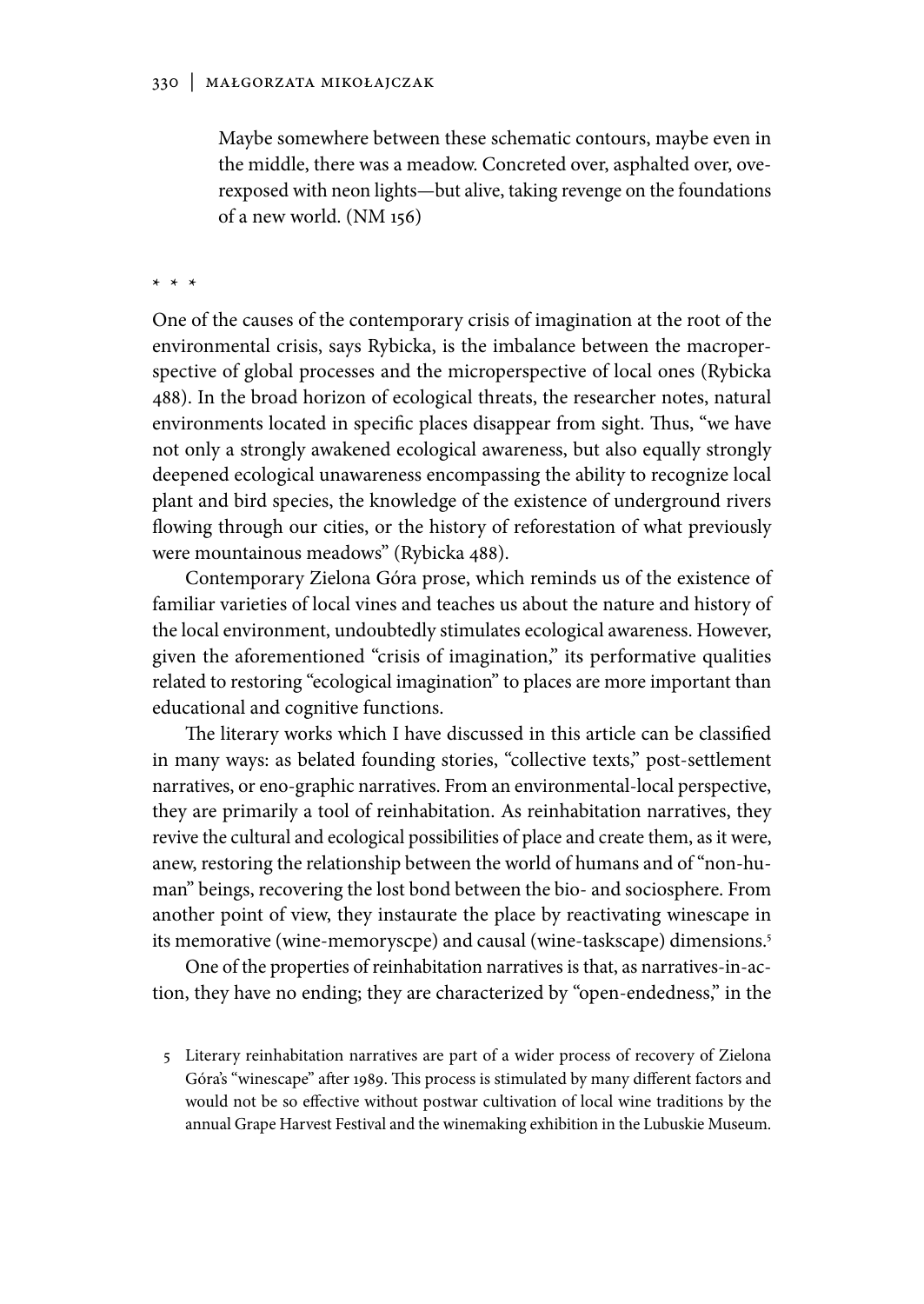words of Iovino. The researcher refers to them as "anti-epic" (Iovino 107) and writes that unlike the epic, which is a stable re-presentation that is frozen in an unchanging destiny, the "anti-epic" is defined by mobility, flexibility, and openness. In literature on Zielona Góra, this distinction takes on additional meanings, as we must recall the postwar demand for an epic that would speak of the settlement of the western lands. Such an epic never came into being, and it was only years later that prose appeared—a "lesser epic," as it might be called using the title of Jurgoński's poem—that successfully tackled the subject of the development of the post-German territories, approaching it not from the perspective of politics but from that of ecological humanities (Domańska 13–32). Through reinhabitation narratives, which as "anti-epic" tell stories about people and places, the past, even that which has been tabooed for many years, is reopened, and so is the future.

*Translated by Marcin Tereszewski*

#### **| Works cited**

- Alampi, Sottini Veronica, Barbierato Elena, and Bernetti Iacopo, et al. "Winescape Perception and Big Data Analysis: An Assessment Through Social Media Photographs in the Chianti Classico Region." *Wine Economics and Policy* 8.2 (December 2019): 127–149.
- Bassett, Thomas J., et al. "Constructing Locality: The Terroir Approach in West Africa." *Africa: Journal of the International African Institute* 77.1 (2007): 104–129.
- Berg, Peter and Dasmann Raymond. "Reinhabiting California." *Reinhabiting a Separate Country: A Bioregional Anthology of Northern California*. Ed. Peter Berg. San Francisco: Planet Drum, 1978. 217–220.
- "Diabeł, wino i rycerz." *Złota dzida Bolesława. Podania, legendy i baśnie Ziemi Lubuskiej*. Ed. Janusz Koniusz. Poznań: Wydawnictwo Poznańskie, 1970. 189–192.
- Domańska, Ewa. "Humanistyka ekologiczna." *Teksty Drugie* 1.2 (2013): 13–32.
- Dylewska, Agnieszka. "Topos winorośli i Lasu Odrzańskiego w tekstach poetyckich na łamach *Grünberger Hauskalendar*." *Lubuski Palimpsest*. Ed. Marta J. Bąkiewicz. Zielona Góra: Oficyna Wydawnictwa Uniwersytetu Zielonogórskiego, 2017. Historia Literatury Pogranicza, vol. 6. 121–147.
- Erll, Astrid. "Literatura jako medium pamięci zbiorowej." *Pamięć zbiorowa i kulturowa. Współczesna perspektywa niemiecka*. Trans. Mariusz Saryusz-Wolska. Ed. Mariusz Saryusz-Wolskiej. Kraków: TAiWPN Universitas, 2009. 234–247.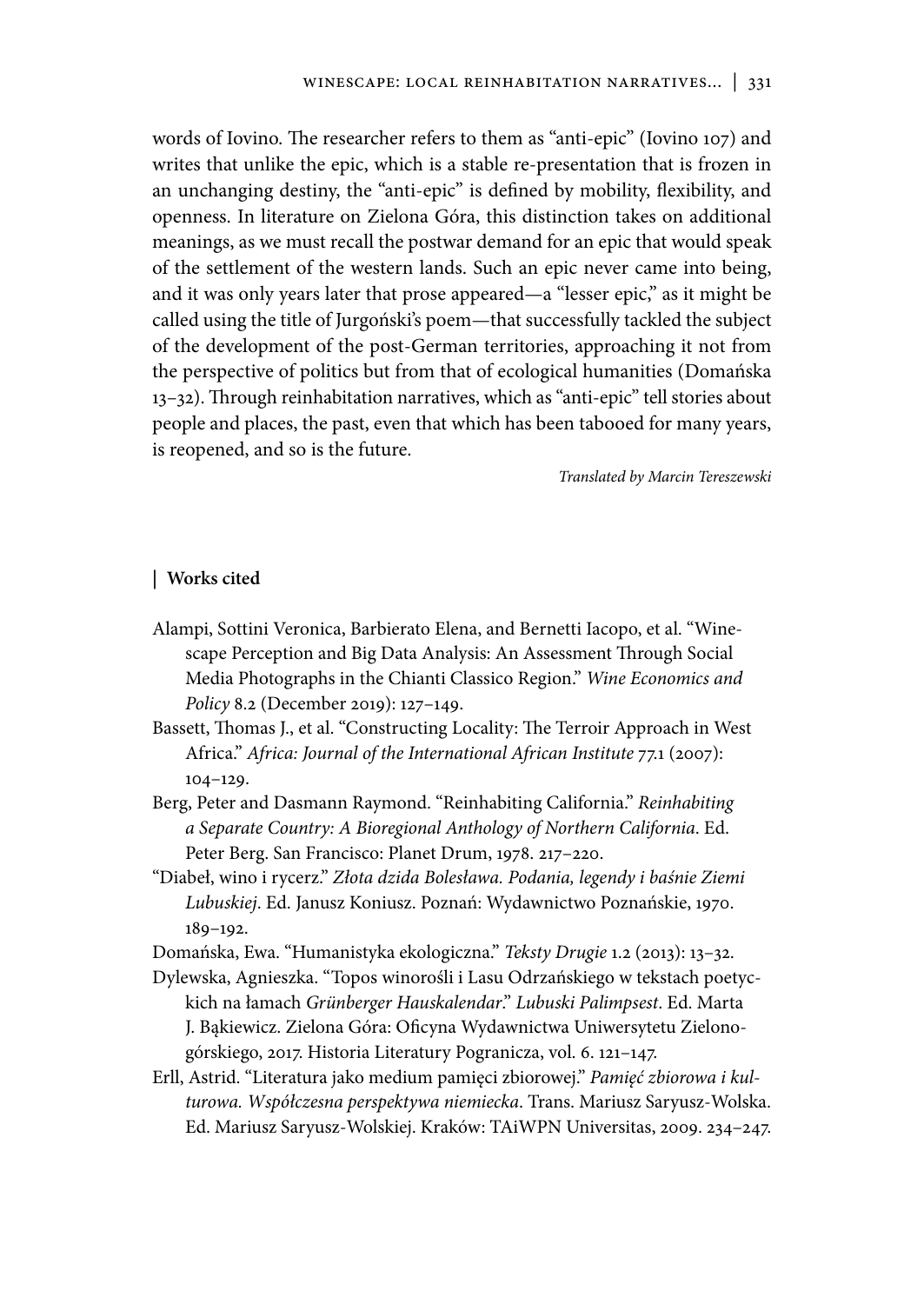Fedorowicz Krzysztof, *Grünberg.* Kraków: Wydawnictwo Libron, 2012.

- Gieba, Kamila. "Regionalna geopoetyka poniemieckiego miasta. Przypadek współczesnej prozy Ziemi Lubuskiej." *Nowe poetyki miejskie: Z problematyki urbanistycznej w literaturze XX i XXI wieku*. Eds. Magdalena. Roszczynialska and Katarzyna Wądolny-Tatar. Kraków: Wydawnictwa Naukowe Uniwersytetu Pegagogicznego Kraków, 2015. 183–190.
- Gieba, Kamila. "Die kulturelle Landschaft der Region und ihr Wandel in der Lebuser Nachkriegsprosa." *An der mittleren Oder: Eine Kulturlandschaft im deutsch-polnischen Grenzraum*, Ed. Marta J. Bąkiewicz. Paderborn: Ferdinang Schöningh, 2016. 158–170.
- Gieba, Kamila. "(Nie)pamięć wielokulturowości w literaturze o przesiedleniach na Ziemie Zachodnie." *Porównania* 2.21 (2017): 79–89.
- Gieba, Kamila. "Tradycje winiarskie w literaturze lubuskiej w kontekście regionalnej polityki miejsca." *In Gremium. Studia nad Historią, Kulturą i Polityką* 13 (2019): 209–216.
- Ingold, Timothy. "Czasowość krajobrazu*.*" *Krajobrazy. Antologia tekstów*. Trans. B. Frydryczak*.* Eds. Dorota Angutek and Beata Frydryczak. Poznań: Wydawnictwo Poznańskiego Towarzystwa Przyjaciół Nauk, 2014. Krajobrazy, vol. 3. 141–164.
- Iovino, Serenella. "Restoring the Imagination of Place: Narrative Reinhabitation and the Po Valley." *The Bioregional imagination. Literature, Ecology, and Place.* Eds. Tom Lynch, Cheryll Glotfelty, and Klara Armbruster. Georgia: University of Georgia Press, 2012. 100–117.
- Johnson, Ray and Johan Bruwer. "Regional Brand Image and Perceived Wine Quality: The Consumer Perspective." *International Journal of Wine Business Research* 19(4) (November 2007): 276–297.
- Jurgoński, Marek. *Mniejsza epopeja*. Zielona Góra: Towarzystwo Miłośników Zielonej Góry, 2014.
- Kajan, Tadeusz. "Zielona Góra miasto nowe." *Odzyskane gniazda. Proza i poezja o Ziemi Lubuskiej*. Ed. Eugeniusz Paukszta, Poznań: Wydawnictwo Poznańskie, 1963. 330–332.
- Kuleba, Mirosław. "Enografia mistyczna." *Enographia Thalloris.* Ed. Mirosław Kuleba. Zielona Góra: Fundacja Gloria Monte Verde, 2013. 723–777.
- Leszkowicz-Baczyński, Jerzy. "Fenomen współczesnego winiarstwa w Polsce. Kulturowe, społeczne i ekonomiczno-prawne aspekty winiarstwa." *Winiarska i bachiczna tradycja Zielonej Góry. Studia i szkice społeczno-kulturowe*. Eds. Dorota Angutek, Artur Kinal, Jerzy Leszkowicz-Baczyński, et al. Zielona Góra: Oficyna Wydawnicza Epigram, 2019. 237–304.
- Markiewicz, Czesław. *Niewinne Miasto*, Poznań-Zielona Góra: Stowarzyszenie Producentów i Dziennikarzy Radiowych, 2003.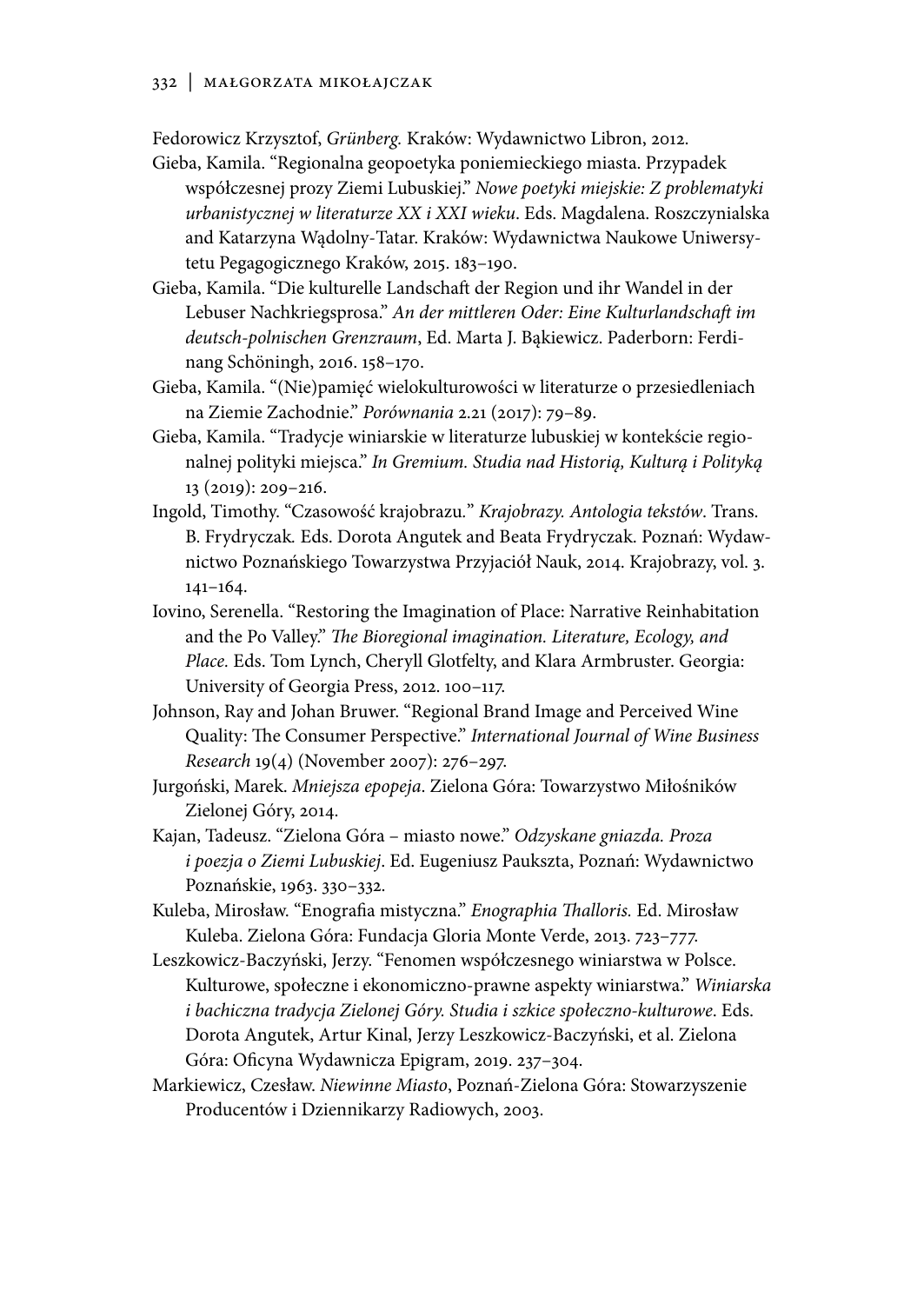- Mąkosa, Zofia. *Wendyjska Winnica: Winne miasto*. Poznań-Wrocław: Książnica, 2019.
- Mikołajczak, Małgorzata. "Nowa (?) regionalna tożsamość. Przemiany pamięci w twórczości lubuskich poetów." *Opcja niemiecka: O problemach z tożsamością i historią w literaturze polskiej i niemieckiej po 1989 roku*. Eds. Wojciech Browarny and Monika Wolting. Kraków: Uniwersitas, 2014. 35–47.
- Mikołajczak, Małgorzata. "Die kulturelle Landschaft der Region in der Lebuser Poesie." *An der mittleren Oder: Eine Kulturlandschaft im deutsch-polnischen Grenzraum*. Ed. Marta Jadwiga Bąkiewicz. Paderborn: Ferdinang Schöningh, 2016a. 137–157.
- Mikołajczak, Małgorzata. "Do czego literaturze regionalnej potrzebny jest Niemiec? (na przykładzie twórczości lubuskiej)." *Teksty Drugie* 3 (2016b): 251–272.
- Nycz, Ryszard. "Percepcja w działaniu. Casus krajobrazu kulturowego." *Kultura jako czasownik. Sondowanie nowej humanistyki*. Warszawa: Instytut Badań Literackich PAN, 2017. 83–96.
- Petras, Paul. "Kennst du die Stadt [Znasz-li to miasto]." In: "Topos winorośli i Lasu Odrzańskiego w tekstach poetyckich na łamach *Grünberger Hauskalendar." Lubuski Palimpsest*. Trans. Agnieszka Dylewska. Ed. Marta J. Bąkiewicz. Zielona Góra: Oficyna Wydawnictwa Uniwersytetu Zielonogórskiego, 2017. Historia Literatury Pogranicza, vol. 6. 134.
- Rybicka, Elżbieta. "Biopamięć (pomiędzy etnobotaniką a bioregionalizmem)." *Regionalizm literacki*—*historia i pamięć*. Eds. Zbigniew Chojnowski and Elżbieta Rybicka. Kraków: Kraków Uniwersitas, 2017. 484–498.
- Tilley, Christopher. *A Phenomenology of Landscape: Places, Paths and Monuments*. Oxford/Providence: Berg Publishers, 1994.
- Welling, Bart. "'This Is What Matters.' Reinhabitory Discourse and the 'Poetics of Responsibility' in the Work of Janisse Ray." *The Bioregional Imagination. Literature, Ecology, and Place*. Eds. Tom Lynch, Cheryll Glotfelty, and Klara Armbruster. Georgia: University of Georgia Press, 2012. 118–131.

### **| Abstract**

# Małgorzata Mikołajczak **Winescape: Local Reinhabitation Narratives (the Case of Zielona Góra)**

Reinhabitation narratives are cultural-educational practices that involve restoring the "ecological imagination" of places through stories associated with them. The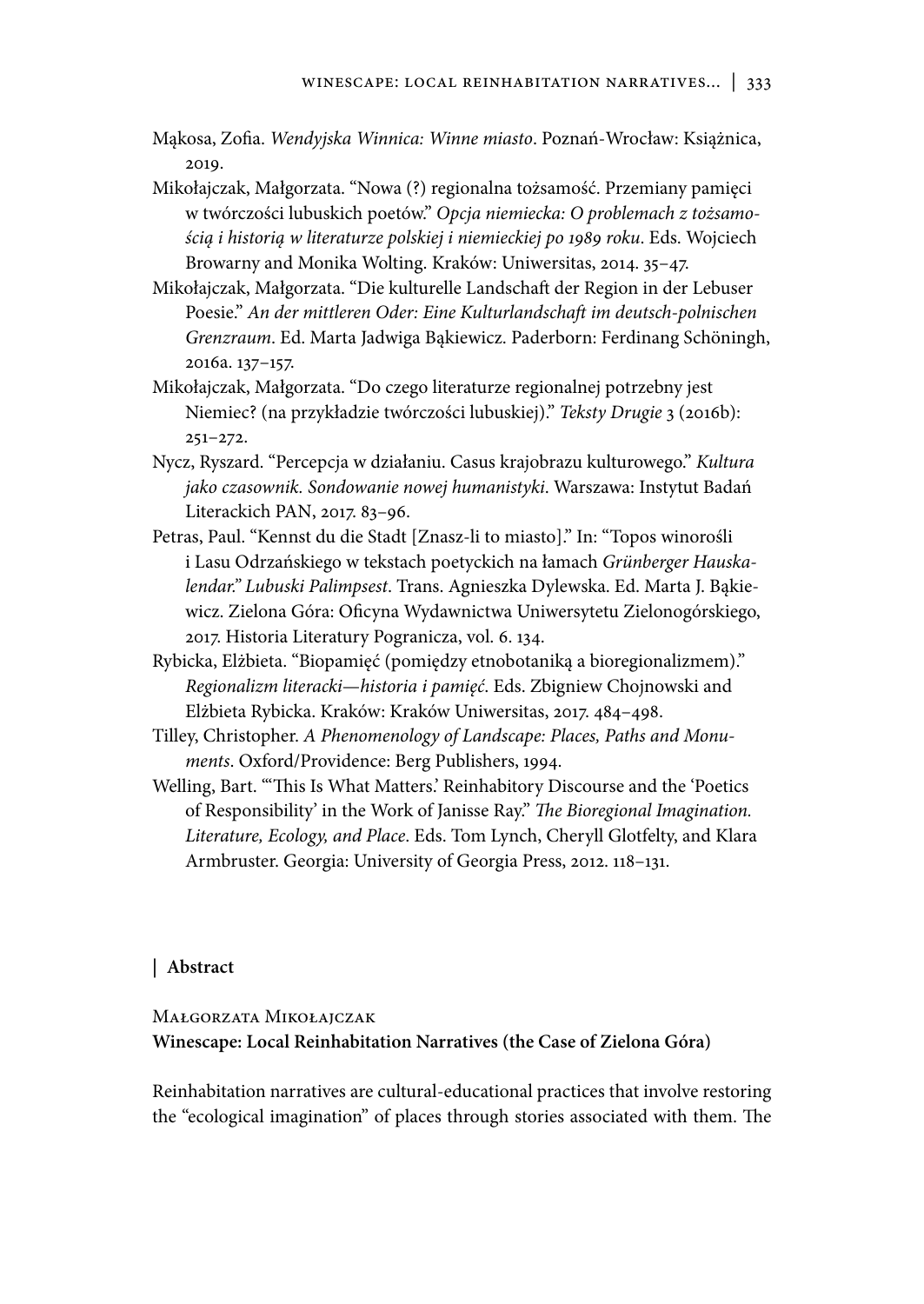### 334 | Małgorzata Mikołajczak

term proposed by Serenella Iovino in the field of bioregional studies, which refers to places disrupted and injured by exploitation, is applied to contemporary stories about Zielona Góra. The author shows how, in reference to the city's German past, these stories reactivate its wine tradition and project the winescape as a taskscape (in Timothy Ingold's sense). Under consideration are both the effects of the destruction of the pre-war heritage (in natural and social terms) and regeneration, which is accomplished through three strategies: appealing to the winescape as a space determined by the laws of nature (1), activating the bio-memory inscribed in the enographic biotopos (2), and reactivating the winescape through sensory experience (3). Responding to the contemporary crisis of ecological imagination, local reinhabitation narratives instantiate place and revive its cultural and ecological possibilities. They constitute an "anti-epic" that opens up the past and the future.

**Keywords:** winescape, reinhabitation, contemporary Zielona Góra prose, reinhabitation narrative

### **| Abstrakt**

# Małgorzata Mikołajczak **Winescape: lokalne narracje reinhabitacyjne (przypadek Zielonej Góry)**

Narracje reinhabitacyjne to praktyki kulturowo-edukacyjne, które polegają na przywracaniu "ekologicznej wyobraźni" miejscom poprzez pracę z odnoszącymi się do nich historiami. Termin, który na gruncie badań bioregionalnych zaproponowała Serenella Iovino, a który dotyczy miejsc wyniszczonych (*disrupted and injured*) przez eksploatację, zostaje odniesiony do współczesnych opowieści o Zielonej Górze. Autorka pokazuje, jak w nawiązaniu do niemieckiej przeszłości miasta opowieści te reaktywują jego winiarską tradycję i projektują *winescape* ('winny krajobraz') jako *taskscape* ('przestrzeń zadaną' w rozumieniu Timothy Ingolda). Chodzi zarówno o skutki zniszczenia przedwojennego dziedzictwa (w wymiarze przyrodniczym i społecznym), jak i rewitalizację, która dokonuje się poprzez trzy strategie: apelowanie do "winnego krajobrazu" jako do przestrzeni zdeterminowanej prawami przyrody (1), uruchamianie biopamięci wpisanej w enograficzny biotopos (2) i reaktywowanie *winescape* za pomocą odczuć zmysłowych (3). Lokalne narracje reinhabitacyjne, będące odpowiedzią na współczesny kryzys wyobraźni ekologicznej, instaurują miejsce i ożywiają jego kulturowe i ekologiczne możliwości. Stanowią "antyepos" otwierający przeszłość i przyszłość.